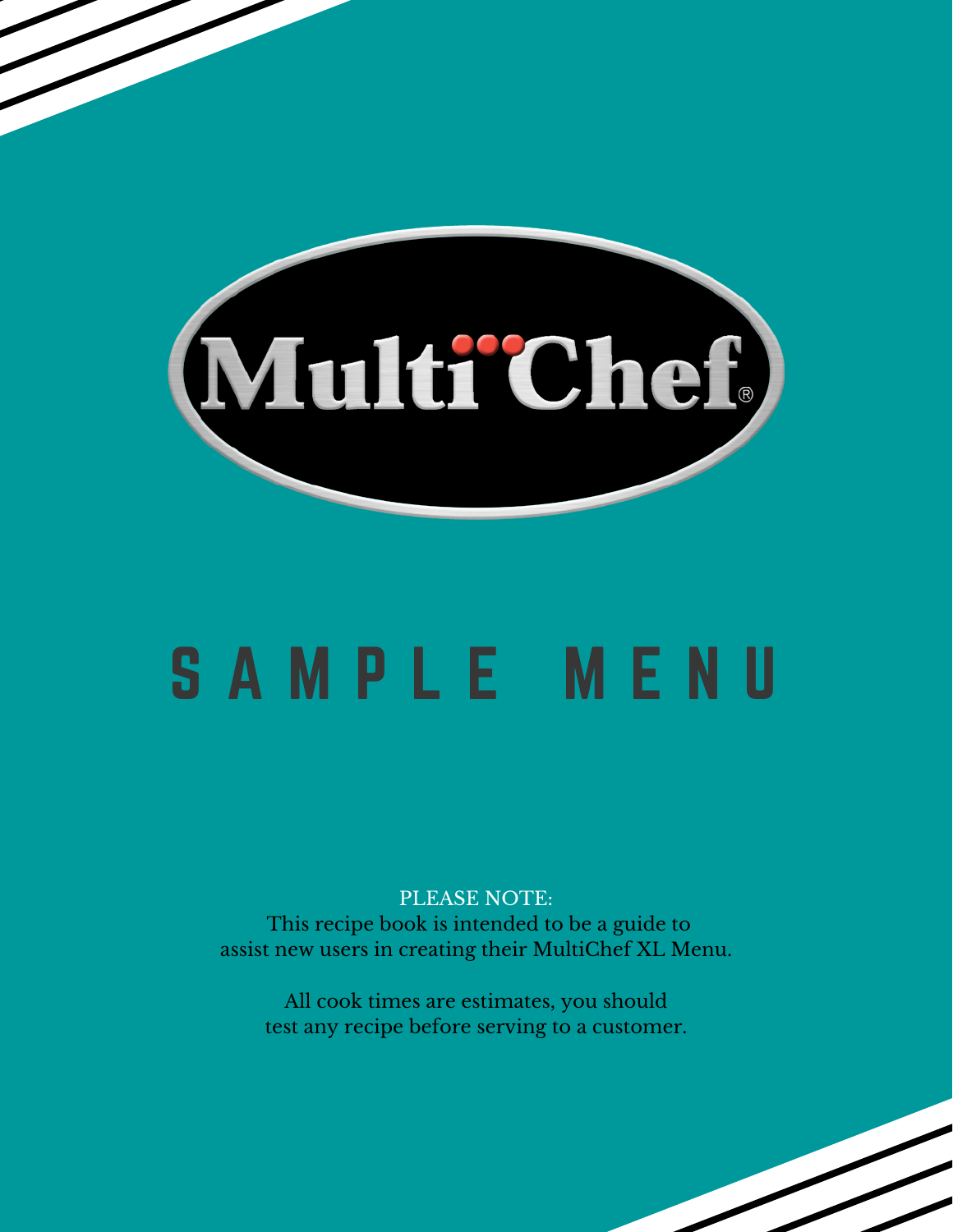## M U L T I C H E F X L

#### BREAKFAST MENU

**COOK TIMES** 

#### TOASTED BAGEL 25 SECS

#### 1 Step

Temp: 525 Micro: 40 Air: 80

Micro: 80

Air: 100

#### **FROZEN HASHBROWN** 1 MIN 15 SECS

#### Step 1: 1 Min 40 Secs Temp: 525

Step 2: 20 Secs Temp: 525 Micro: 70 Air: 100

Step 3: 15 Secs Temp: 525 Micro: 10 Air: 100

#### **FROZEN FRENCH TOAST STICKS** 1 MIN

Step 1: 1 Min 50 Secs Temp: 525 Micro: 50

#### Step 2: 10 Secs Temp: 525

Micro: 0 Air: 80

#### **FROZEN BREAKFAST SAUSAGE** 50 SECS

#### 1 Step

Air: 50

Temp: 525 Micro: 70 Air: 50

#### **FROZEN BREAKFAST BURRITO** 1 MIN 5 SECS

#### Step 1: 50 Secs

### Temp: 525 Micro: 50 Air: 50

Step 2: 30 Secs Temp: 525 Micro: 100 Air: 60

Page 1 of 5

MTI Products, 10 Forbes Rd, Northborough, MA 01532 - P: (508) 460-9800 - mtiproducts.com - multichef.com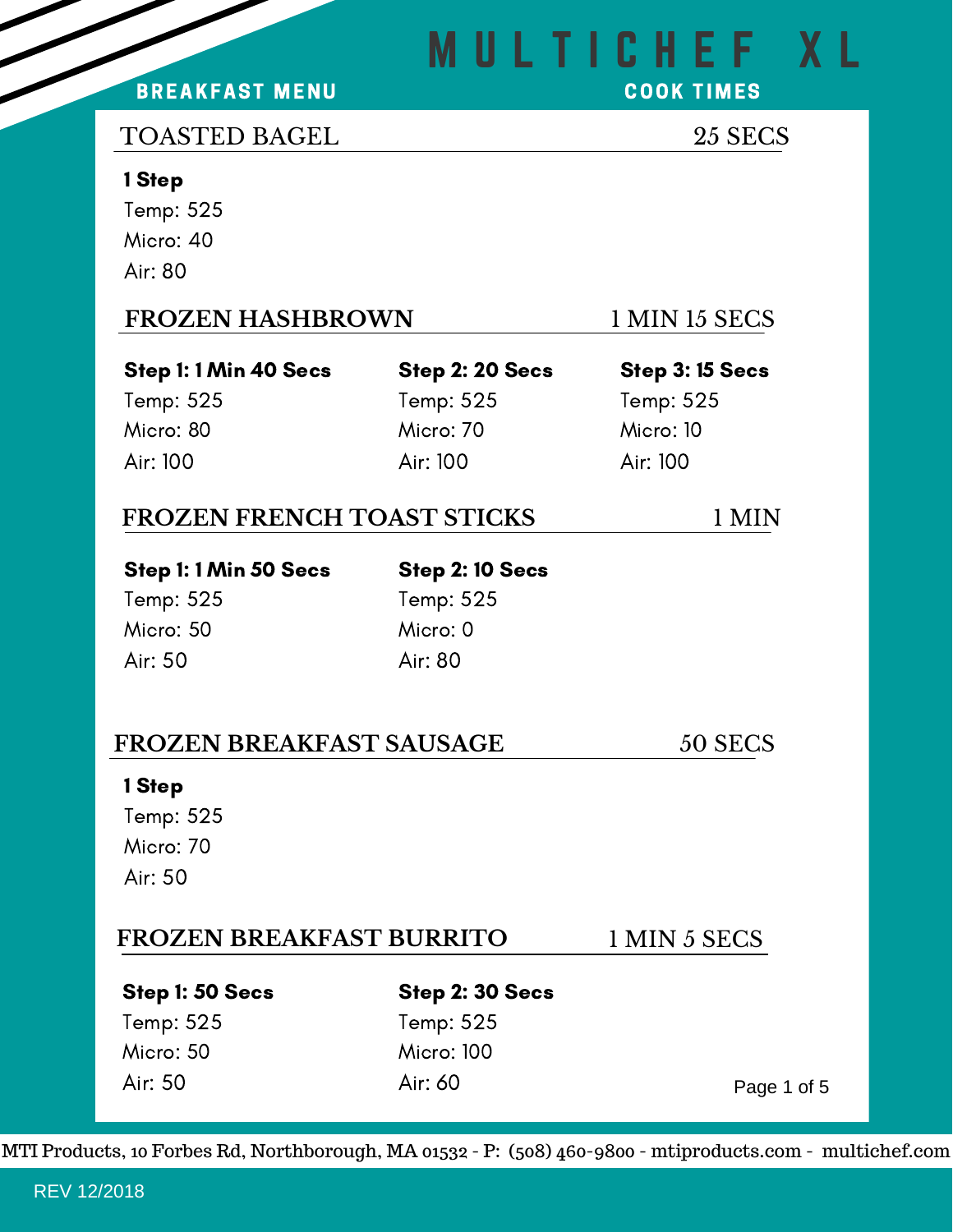## M U L T I C H E F X L

#### **APPETIZER MENU**

## **COOK TIMES**

#### NACHOS 30 SECS

#### 1 Step

Temp: 525 Micro: 40 Air: 80

### **CHICKEN QUESADILLA** 55 SECS

#### 1 Step

Temp: 525 Micro: 70 Air: 20

| 2 MINS 20 SECS<br>FROZEN SWEET POTATO FRIES |
|---------------------------------------------|
|---------------------------------------------|

Step 2: 30 Secs

Step 1: 1 Min 50 Secs Temp: 525 Micro: 0 Air: 50

Temp: 525 Micro: 0 Air: 100

#### **FROZEN TATER TOTS** 3 MINS

Step 1: 2 Mins Temp: 525 Micro: 0 Air: 60

Step 2: 1 Min Temp: 525 Micro: 0 Air: 100

#### **FROZEN SOFT PRETZEL** 1 MIN 5 SECS

Step 1: 15 Secs Temp: 525 Micro: 80 Air: 10

Step 2: 35 Secs Temp: 525 Micro: 40 Air: 50

Step 3: 15 Secs Temp: 525 Micro: 60 Air: 30

Page 2 of 5

MTI Products, 10 Forbes Rd, Northborough, MA 01532 - P: (508) 460-9800 - mtiproducts.com - multichef.com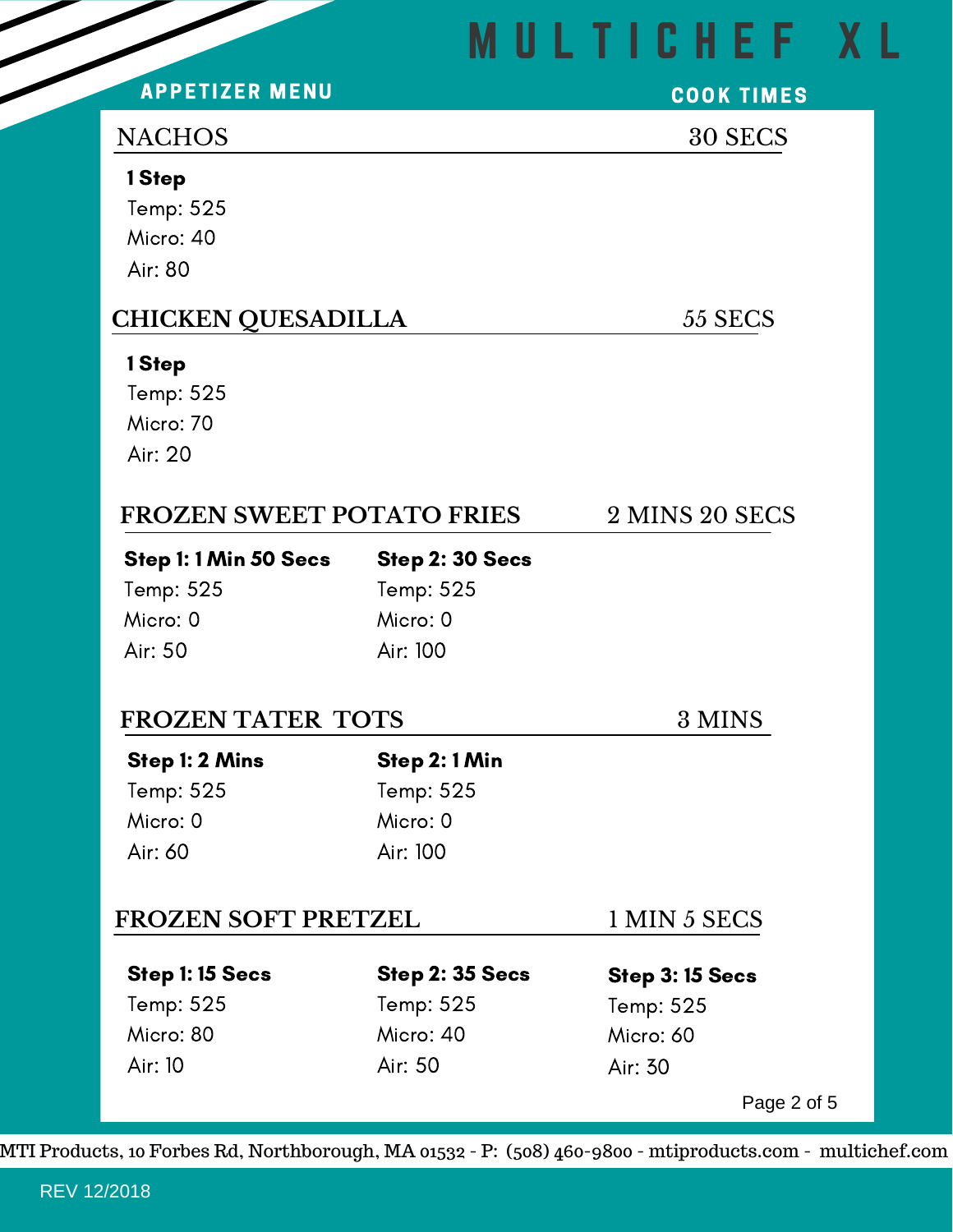#### PIZZA & SANDWICH MENU

#### FRESH PIZZA DOUGH 3 MINS

#### 1 Step (Wewalka Dough)

Temp: 525 Micro: 0 Air: 70

#### **FRESH FLATBREAD PIZZA**

#### 1 Step

Temp: 525 Micro: 60 Air: 60

#### **FROZEN 8 INCH PIZZA** 2 MIN 15 SECS

#### 1 Step

Temp: 525 Micro: 60 Air: 70

#### **FRESH PANINI** 1 MIN 20 SECS

#### 1 Step

Temp: 525 Micro: 40 Air: 10

#### **FRESH 8 INCH SUB** 1 MIN 55 SECS

#### 1 Step

Temp: 525 Micro: 50 Air: 70

Page 3 of 5

MTI Products, 10 Forbes Rd, Northborough, MA 01532 - P: (508) 460-9800 - mtiproducts.com - multichef.com

# M U L T I C H E F X L

#### **COOK TIMES**

1 MIN 30 SECS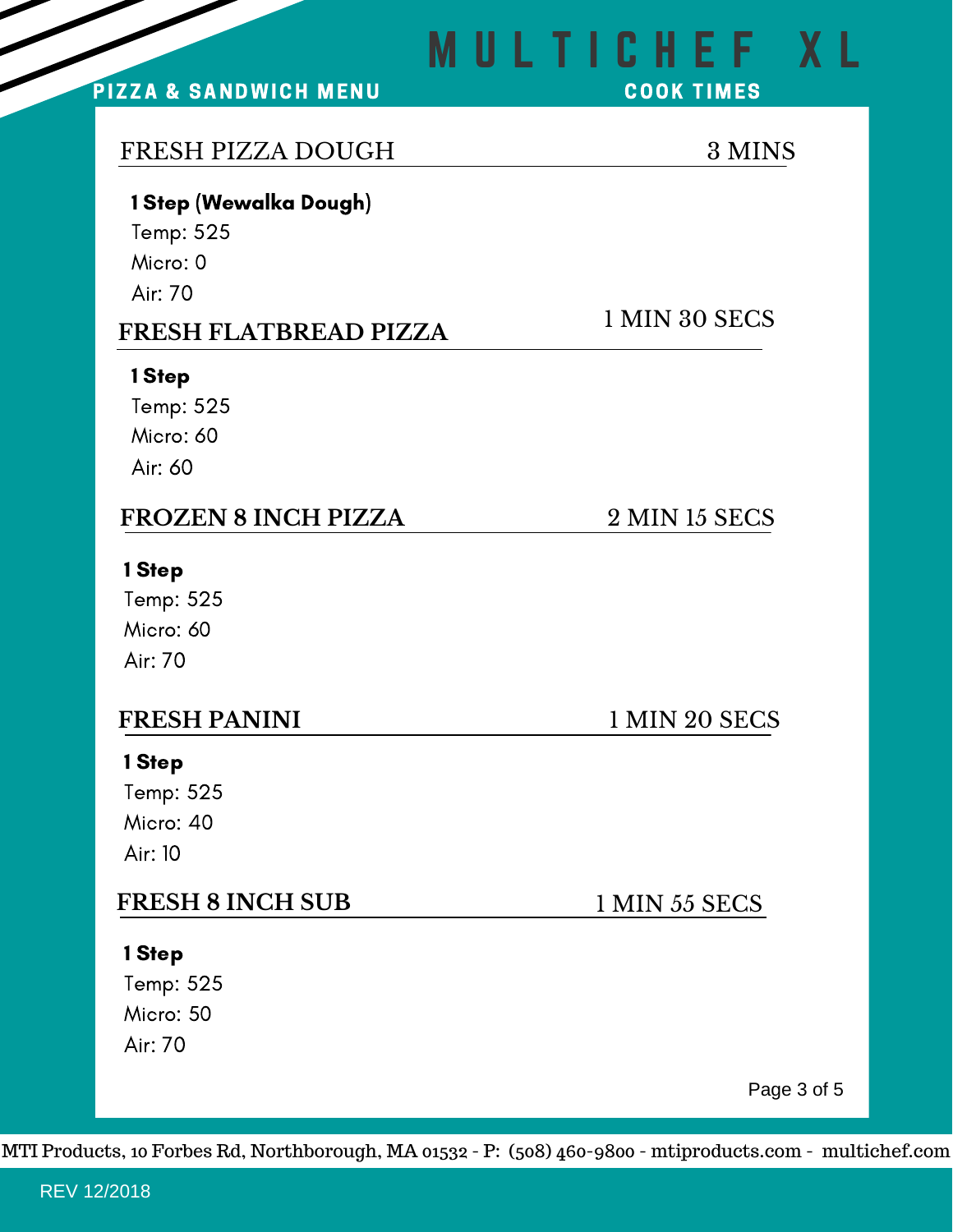**STEAMED ASPARAGUS** 1 MIN **ROASTED MIXED VEGGIES** 2 MIN 30 SECS 1 Step (Includes Brussel Sprouts, Carrots, Peppers & Onions) Temp: 525 Micro: 40 1 Step (Completely Wrap in Dampened Paper Towel)

Temp: 525 Micro: 80 Air: 10

Air: 100

MTI Products, 10 Forbes Rd, Northborough, MA 01532 - P: (508) 460-9800 - mtiproducts.com - multichef.com

## 1 Step (Breast Should be Butterflied or Tenderized)

Temp: 525 Micro: 40 Air: 70

#### **FULLY COOKED CHICKEN CUTLET** 1 MIN

#### 1 Step (Three to Five Tenders)

Temp: 525 Micro: 70 Air: 50

### **HOT DOGS** 50 SECS

#### 1 Step (One to Four Hot Dogs)

Temp: 525 Micro: 70 Air: 30

Page 4 of 5

### RAW CHICKEN BREAST 6 MINS 40 SECS

M U L T I C H E F X L

MAIN PROTEINS & VEGGIES

**COOK TIMES**